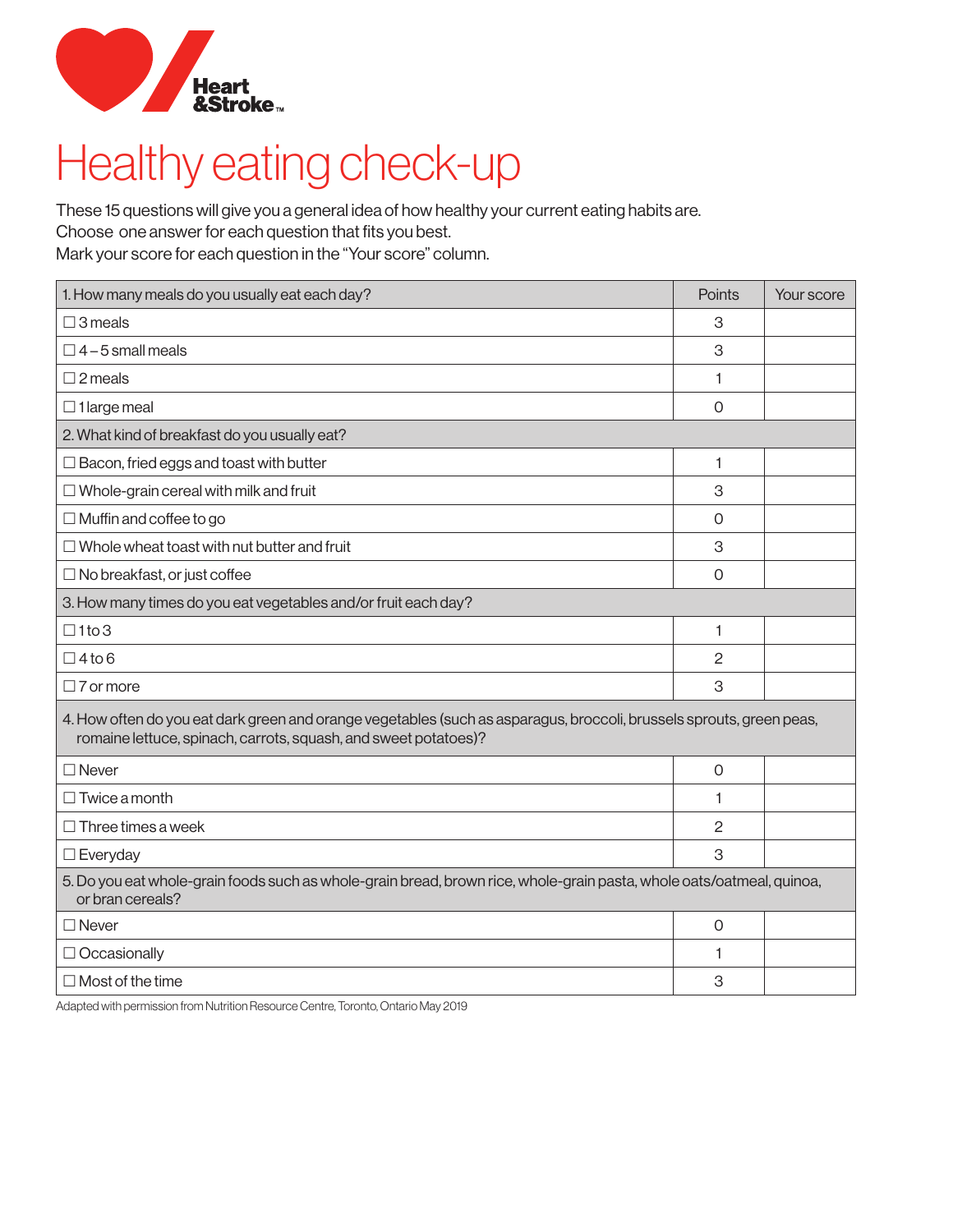| 6. What type of milk do you drink?                                                                                        | Points              | Your score |
|---------------------------------------------------------------------------------------------------------------------------|---------------------|------------|
| $\Box$ Skim or 1%                                                                                                         | 3                   |            |
| $\square$ 2%                                                                                                              | 2                   |            |
| □ Chocolate                                                                                                               | $\mathsf{O}\xspace$ |            |
| $\Box$ Whole or homo milk                                                                                                 | 1                   |            |
| $\Box$ Fortified unsweetened soy beverage                                                                                 | 3                   |            |
| $\Box$ Don't drink milk or soy beverages                                                                                  | $\mathsf{O}\xspace$ |            |
| 7. Do you eat lower-fat milk alternatives like unsweetened yogurt with 2% or less fat and/or cheese with 15-20% milk fat? |                     |            |
| $\Box$ Never                                                                                                              | $\mathbf 0$         |            |
| $\Box$ Occasionally                                                                                                       | 1                   |            |
| $\Box$ Most of the time                                                                                                   | 3                   |            |
| 8. How often do you eat meat alternatives such as beans, lentils, and tofu?                                               |                     |            |
| $\Box$ Never                                                                                                              | $\mathsf{O}\xspace$ |            |
| $\Box$ Once in a while                                                                                                    | 1                   |            |
| $\Box$ Once or twice a week                                                                                               | $\overline{c}$      |            |
| $\Box$ At least three times a week                                                                                        | 3                   |            |
| 9. How often do you eat grilled, baked, poached, or canned fish?                                                          |                     |            |
| $\Box$ Never                                                                                                              | $\mathsf{O}\xspace$ |            |
| $\Box$ Once in a while                                                                                                    | 1                   |            |
| □ Once a week                                                                                                             | $\overline{c}$      |            |
| $\Box$ At least two times a week                                                                                          | 3                   |            |
| 10. What is your usual portion of meat or poultry?                                                                        |                     |            |
| $\Box$ Three quarters of your plate                                                                                       | $\mathsf{O}\xspace$ |            |
| $\Box$ Half your plate                                                                                                    | 2                   |            |
| $\Box$ One quarter of your plate                                                                                          | 3                   |            |
| 11. What type of oils and fats do you add to foods or cook with?                                                          |                     |            |
| $\Box$ Butter, hard margarine, lard, hydrogenated shortening                                                              | $\mathbf 0$         |            |
| $\Box$ Soft margarine                                                                                                     | 2                   |            |
| $\square$ Vegetable oils                                                                                                  | 3                   |            |
| 12. What type of beverages do you drink most of the time?                                                                 |                     |            |
| $\Box$ Water                                                                                                              | $\,$ 3              |            |
| $\Box$ 100% juice                                                                                                         | 0                   |            |
| $\square$ 2%, 1%, or unsweetened skim milk                                                                                | 3                   |            |
| $\Box$ Coffee or tea                                                                                                      | 1                   |            |
| $\Box$ Diet soft drinks or other diet drinks                                                                              | $\mathbf 0$         |            |
| $\Box$ Regular soft drinks or fruit-flavoured drinks                                                                      | $\mathsf{O}$        |            |
| $\Box$ Sweetened hot beverages (cappuccino, latte, etc.)                                                                  | 0                   |            |
| $\square$ Energy drinks                                                                                                   | $-1$                |            |

Adapted with permission from Nutrition Resource Centre, Toronto, Ontario May 2019